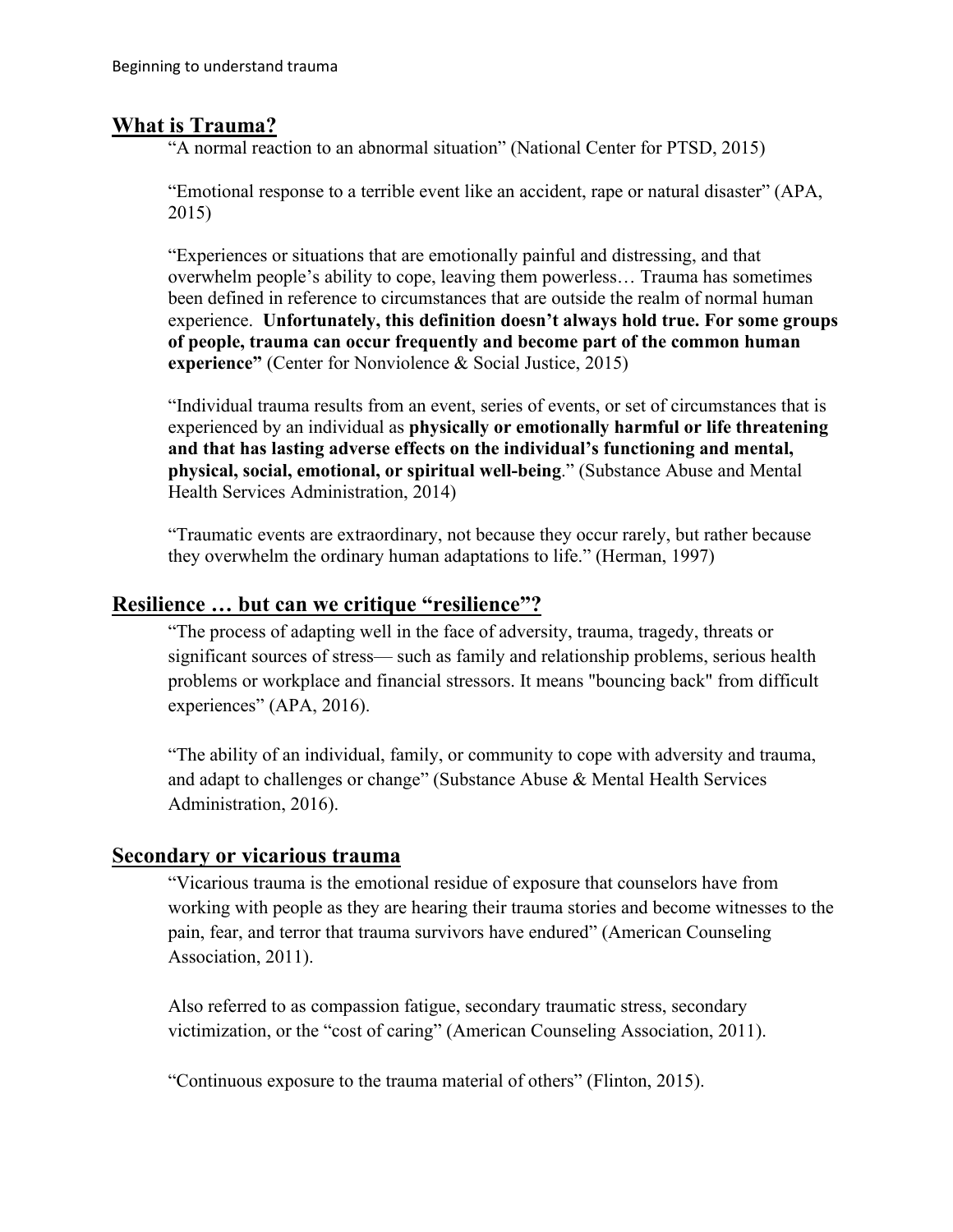# *The original CDC-Kaiser Permanente Adverse Childhood Experiences (ACE) Study (CDC, 2019)*

- Data collected from 1995-1997; 17,000+ individuals in California
- The specific definitions of ACEs can be found at the Centers for Disease Control and Prevention
	- o These include emotional, physical, and sexual abuse; "household challenges" including witnessing maternal violence, separation and divorce, substance abuse in household, and caretaker incarceration; and physical and emotional neglect
- Physical abuse  $(28.3\%)$ ; sexual abuse  $(23\%)$ ; substance abuse in household  $(26.9\%)$
- Approximately 2/3 of participants experiences at least 1 ACE; 38% of participants experienced 2+ ACEs
- *(Finkelhor et al., 2013)* 
	- $\circ$  A survey of ACE prevalence among U.S. individuals ages of 10-17 ( $N = 2000+$ )
	- o ACEs added to the original ACE conceptualization: Property victimization (nonsibling); peer victimization (non-sibling); exposure to community violence; socioeconomic status; someone close had a bad accident or illness; below-average grades; parents always arguing; and no good friends (at time of interview)
	- o ACEs removed from original: Caretaker incarceration; separation and divorce

# *Prevalence, Type, Disclosure, and Severity of Adverse Life Events in College Students (Smyth et al., 2008)*

• "Across multiple studies  $[(N = 6, 0.053)]$ , prevalence rates of adverse events ranged from 55.8% to 84.5%, replicating previous findings in larger samples. In a subset of undergraduate students ( $n = 97$ ) who the authors interviewed in greater depth,  $9\%$ reported symptoms of clinical PTSD and an additional 11% reported subclinical symptoms"  $(p. 69.)$ 

## *Rates of DSM–IV–TR Trauma Exposure and Posttraumatic Stress Disorder Among Newly Matriculated College Students (Read et al., 2011)*

• "Matriculating students  $(N = 3.014; 1.763$  female, 1,251 male) at two U.S. universities completed online and paper assessments. Sixty-six percent reported exposure to a Criterion A trauma. Nine percent met criteria for PTSD" (p. 148)

| -- | ٠ |  |
|----|---|--|

Rates of Specific Criterion A Trauma Categories by Gender and Ethnic Minority Status Among College Freshmen ( $N = 3,014$ )

| Criterion A trauma category    |                 | $%$ (and <i>n</i> ) for: |          |      | $\chi^2(1)$ | Ethnic<br>minority | Nonethnic<br>minority | $\chi^2(1)$ |      |
|--------------------------------|-----------------|--------------------------|----------|------|-------------|--------------------|-----------------------|-------------|------|
|                                | Total<br>sample | Female                   | Male     |      |             |                    |                       |             |      |
| Accident/natural disaster/fire | 27 (807)        | 32(561)                  | 20(246)  | 0.14 | $55.29***$  | 29(220)            | 26 (587)              | 1.54        | 0.02 |
| Warfare/combat                 | 1(17)           | 1(10)                    | 1(7)     | 0.00 | 0.00        | 1(10)              | 0.3(7)                | $9.88***$   | 0.06 |
| Sudden unexpected death        | 34(1,023)       | 42 (733)                 | 23(290)  | 0.19 | $110.70***$ | 35(266)            | 34 (756)              | 0.15        | 0.00 |
| Life-threatening illness       | 35 (1,068)      | 43 (759)                 | 25(309)  | 0.19 | $107.70***$ | 33 (252)           | 36(816)               | 3.57        | 0.03 |
| Physical violence              | 24(714)         | 28 (489)                 | 18 (225) | 0.11 | $38.49***$  | 32(246)            | 21 (468)              | $38.29***$  | 0.11 |
| Unwanted sex                   | 7 (224)         | 11 (199)                 | 2(25)    | 0.18 | $91.78***$  | 10(77)             | 7(147)                | $9.73***$   | 0.06 |
| Other                          | 20(614)         | 22(397)                  | 17(217)  | 0.06 | $12.07**$   | 22(167)            | 20(446)               | 1.06        | 0.02 |

\*  $p < .05$ . \*\*  $p < .01$ . \*\*\*  $p < .001$ .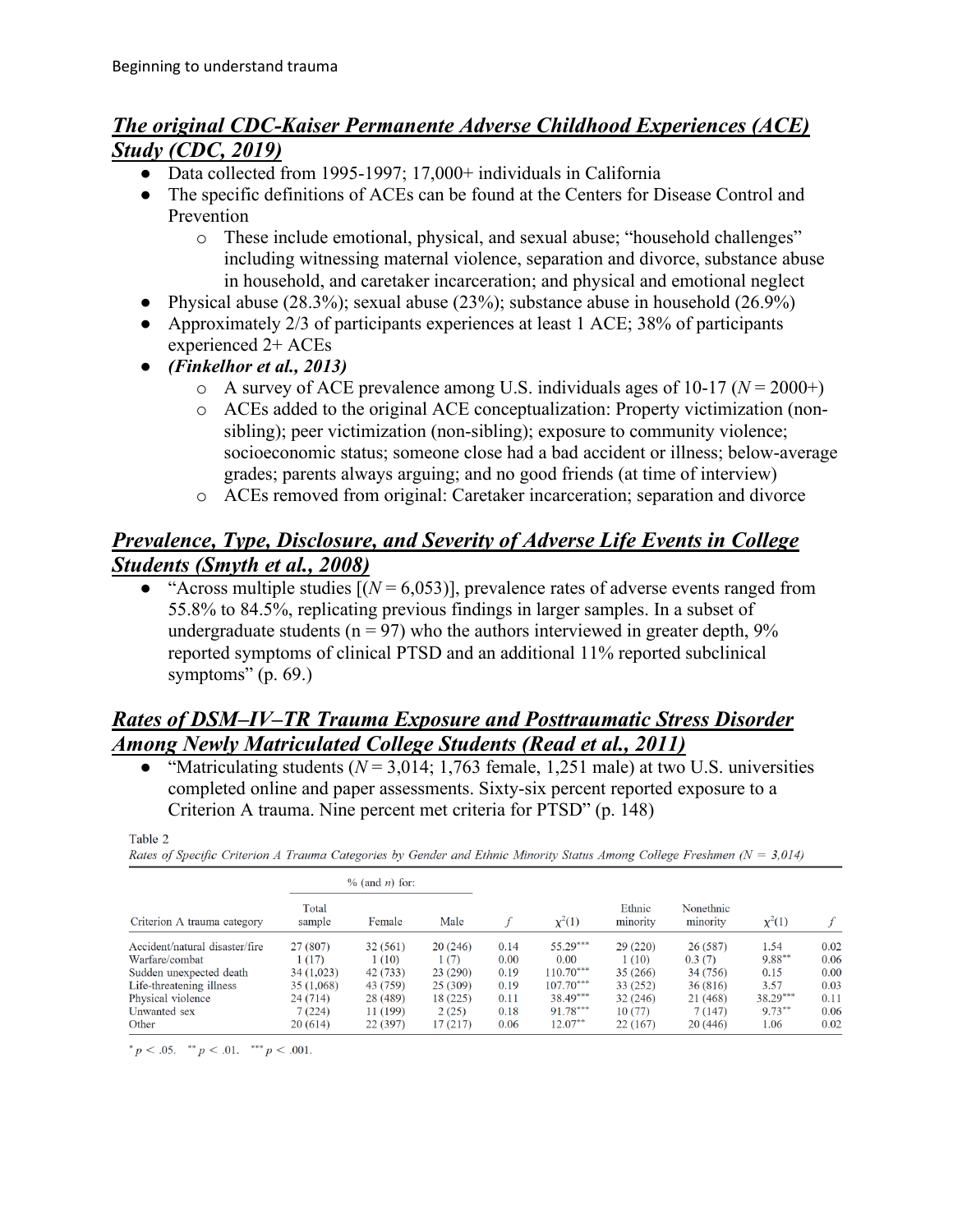### **Sexual Violence at Princeton**

"We observe that a larger fraction, nearly  $60\%$ , of first year  $(G1)$  graduate women have experienced inappropriate sexual behavior prior to their arrival on campus (Table 29). We also find that approximately one-third of undergraduate women arrive at Princeton having experienced some form of inappropriate sexual behavior at some point their life. Our data also suggest that 15% to 18% of first-year men, undergraduate and graduate, have experienced inappropriate sexual behavior prior to their arrival on campus (Table 20)" [page 48, 2017 We](https://sexualmisconduct.princeton.edu/sites/sexualmisconduct/files/wespeak2017.pdf)  [Speak](https://sexualmisconduct.princeton.edu/sites/sexualmisconduct/files/wespeak2017.pdf)

### *CDC's National Center for Injury Prevention and Control, the 2015 National Intimate Partner and Sexual Violence Survey (NISVS)*